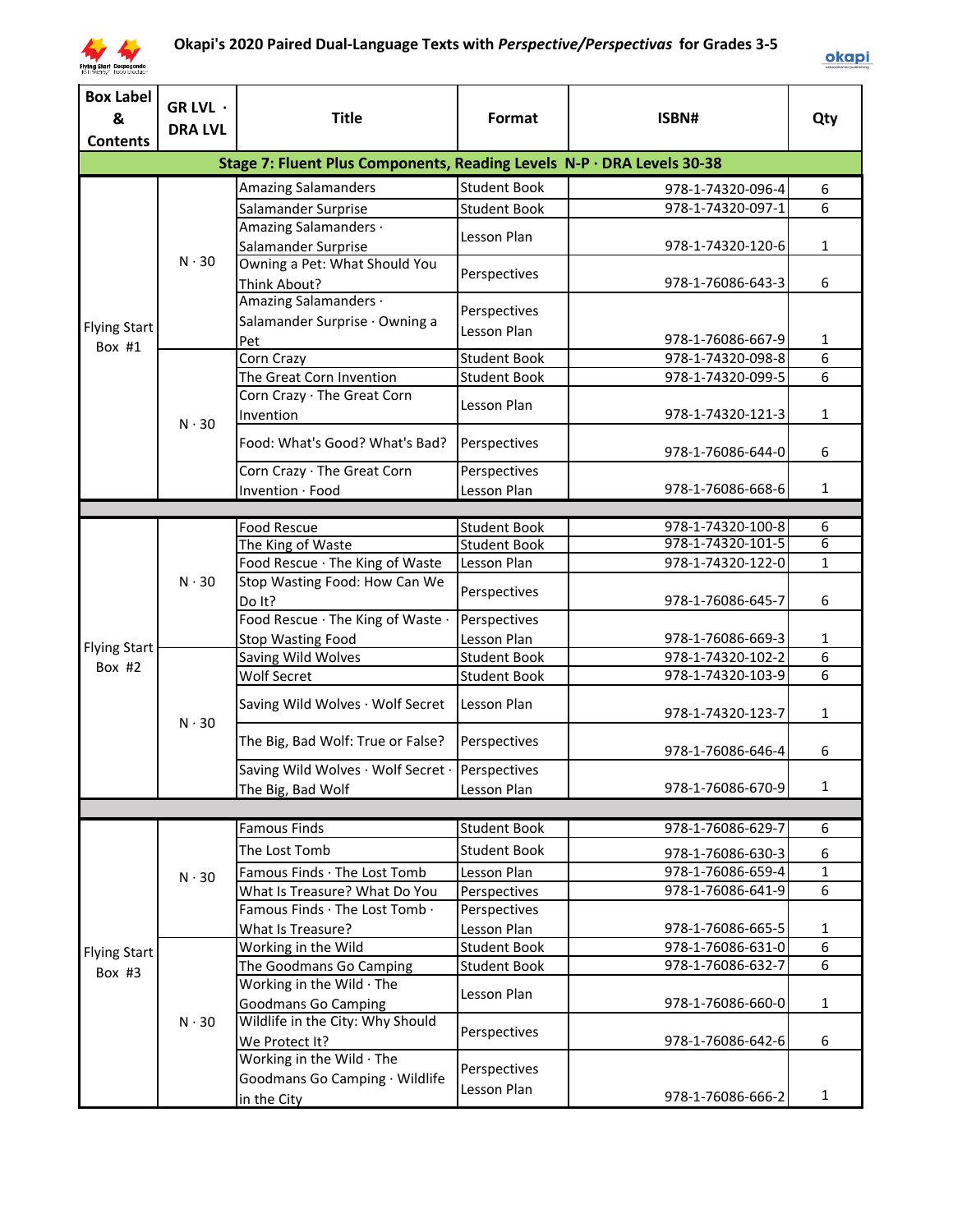

|                     |              | Deadly Venom: Killer or Cure?                       | <b>Student Book</b> | 978-1-74320-106-0 | 6              |
|---------------------|--------------|-----------------------------------------------------|---------------------|-------------------|----------------|
|                     |              | The Stubborn Princess                               | <b>Student Book</b> | 978-1-74320-107-7 | 6              |
|                     |              | Deadly Venom: Killer or Cure? .                     |                     |                   |                |
|                     | $O \cdot 34$ | The Stubborn Princess                               | Lesson Plan         | 978-1-74320-125-1 | $\mathbf{1}$   |
|                     |              | Dangerous Animals: What Do You                      |                     |                   |                |
|                     |              | Need to Know?                                       | Perspectives        | 978-1-76086-650-1 | 6              |
| <b>Flying Start</b> |              | Deadly Venom: Killer or Cure? .                     | Perspectives        | 978-1-76086-674-7 | $\mathbf{1}$   |
| Box #4              |              | Riding the Waves                                    | <b>Student Book</b> | 978-1-74320-104-6 | 6              |
|                     |              | Wipe-out!                                           | <b>Student Book</b> | 978-1-74320-105-3 | 6              |
|                     |              | Riding the Waves · Wipe-out!                        | Lesson Plan         | 978-1-74320-124-4 | $\mathbf{1}$   |
|                     | 0.34         | Being Brave: What Does It Mean?                     | Perspectives        | 978-1-76086-649-5 | 6              |
|                     |              | Riding the Waves · Wipe-out! ·                      | Perspectives        |                   |                |
|                     |              | <b>Being Brave</b>                                  | Lesson Plan         | 978-1-76086-673-0 | $\mathbf{1}$   |
|                     |              |                                                     |                     |                   |                |
|                     |              | The Question of Water                               | <b>Student Book</b> | 978-1-74320-108-4 | 6              |
|                     |              | Ming Saves the Day                                  | <b>Student Book</b> | 978-1-74320-109-1 | 6              |
|                     |              | The Question of Water · Ming                        | Lesson Plan         |                   |                |
|                     | 0.34         | Saves the Day                                       |                     | 978-1-74320-126-8 | $\mathbf{1}$   |
|                     |              | Water: The Key to Life                              | Perspectives        | 978-1-76086-651-8 | $\overline{6}$ |
|                     |              | The Question of Water · Ming                        | Perspectives        |                   |                |
| <b>Flying Start</b> |              | Saves the Day · Water                               | Lesson Plan         | 978-1-76086-675-4 | $\mathbf{1}$   |
| Box #5              |              | Seasons in the Kelp Forest                          | <b>Student Book</b> | 978-1-74320-110-7 | 6              |
|                     |              | <b>Thunder Cave</b>                                 | <b>Student Book</b> | 978-1-74320-111-4 | $\overline{6}$ |
|                     |              | Seasons in the Kelp Forest .<br><b>Thunder Cave</b> | Lesson Plan         | 978-1-74320-127-5 | $\mathbf{1}$   |
|                     | 0.34         | Planet Ocean: How Important Is<br>It?               | Perspectives        | 978-1-76086-652-5 | 6              |
|                     |              | Seasons in the Kelp Forest .                        | Perspectives        |                   |                |
|                     |              | Thunder Cave · Planet Ocean                         | Lesson Plan         | 978-1-76086-676-1 | $\mathbf{1}$   |
|                     |              |                                                     |                     |                   |                |
|                     |              | Nature's Red Flags                                  | <b>Student Book</b> | 978-1-76086-633-4 | 6              |
|                     |              | Bring Back the Frogs                                | <b>Student Book</b> | 978-1-76086-634-1 | 6              |
|                     |              | Nature's Red Flags · Bring Back the                 |                     |                   |                |
|                     |              | Frogs                                               | Lesson Plan         | 978-1-76086-661-7 | $\mathbf{1}$   |
|                     | 0.34         | Mini Beasts: The Good, the Bad,                     |                     |                   |                |
|                     |              | and the Ugly                                        | Perspectives        | 978-1-76086-647-1 | 6              |
| <b>Flying Start</b> |              | Nature's Red Flags · Bring Back the Perspectives    |                     |                   |                |
| Box #6              |              | Frogs · Mini Beasts                                 | Lesson Plan         | 978-1-76086-671-6 | $\mathbf{1}$   |
|                     |              | Dragons                                             | <b>Student Book</b> | 978-1-76086-635-8 | 6              |
|                     |              | <b>Dragon Tales</b>                                 | <b>Student Book</b> | 978-1-76086-636-5 | 6              |
|                     | $O \cdot 34$ | Dragons · Dragon Tales                              | Lesson Plan         | 978-1-76086-662-4 | $\mathbf{1}$   |
|                     |              | Scary Stories: The Scarier the                      | Perspectives        | 978-1-76086-648-8 | 6              |
|                     |              | Dragons · Dragon Tales · Scary                      | Perspectives        |                   |                |
|                     |              | Stories                                             | Lesson Plan         | 978-1-76086-672-3 | $\mathbf{1}$   |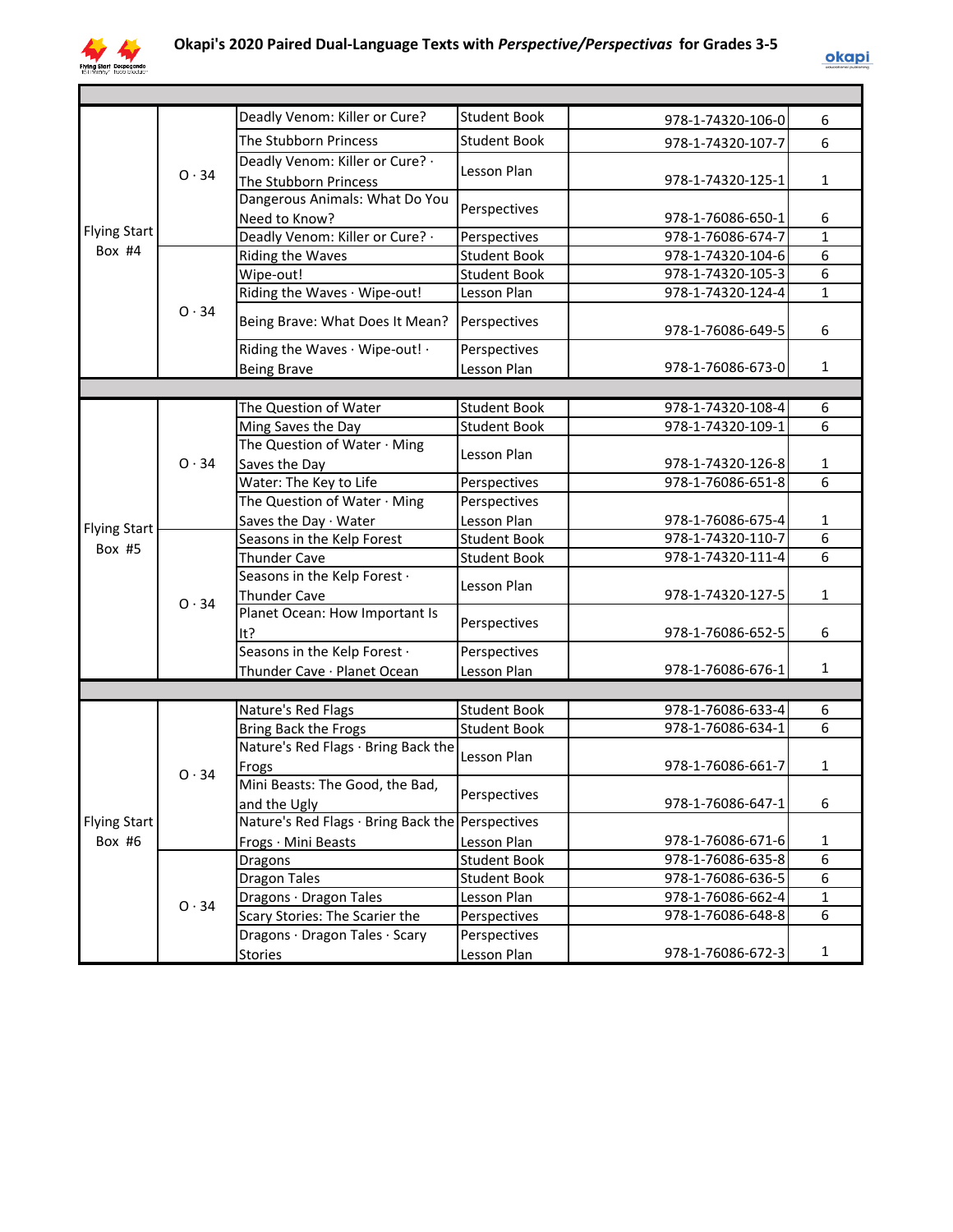

|                     |              | Incredible Underground Homes                    | <b>Student Book</b> | 978-1-74320-112-1 | 6            |
|---------------------|--------------|-------------------------------------------------|---------------------|-------------------|--------------|
|                     |              | The Wild Caves                                  | <b>Student Book</b> | 978-1-74320-113-8 | 6            |
|                     |              | Incredible Underground Homes .                  | Lesson Plan         |                   |              |
|                     | $P \cdot 38$ | The Wild Caves                                  |                     | 978-1-74320-128-2 | 1            |
|                     |              | Places People Live: When Is a                   | Perspectives        |                   |              |
|                     |              | Home a Home?                                    |                     | 978-1-76086-655-6 | 6            |
| <b>Flying Start</b> |              | Incredible Underground Homes .                  | Perspectives        |                   |              |
| Box #7              |              | The Wild Caves · Places People                  | Lesson Plan         |                   |              |
|                     |              | Live                                            |                     | 978-1-76086-655-6 | 1            |
|                     |              | Wildfires                                       | <b>Student Book</b> | 978-1-74320-114-5 | 6            |
|                     |              | A Hard Choice                                   | <b>Student Book</b> | 978-1-74320-115-2 | 6            |
|                     | P.38         | Wildfires · A Hard Choice                       | Lesson Plan         | 978-1-74320-129-9 | $\mathbf{1}$ |
|                     |              | Fire: Friend or Foe?                            | Perspectives        | 978-1-76086-656-3 | 6            |
|                     |              | Wildfires · A Hard Choice · Fire                | Perspectives        |                   |              |
|                     |              |                                                 | Lesson Plan         | 978-1-76086-656-3 | 1            |
|                     |              |                                                 |                     |                   |              |
|                     |              | We Must Protect Old-Growth                      | <b>Student Book</b> |                   |              |
|                     |              | Forests                                         |                     | 978-1-74320-116-9 | 6            |
|                     |              | Dan's Trees                                     | <b>Student Book</b> | 978-1-74320-117-6 | 6            |
|                     | $P \cdot 38$ | We Must Protect Old-Growth                      | Lesson Plan         |                   |              |
|                     |              | Forests · Dan's Trees                           |                     | 978-1-74320-130-5 | 1            |
|                     |              | Trees: Why Do We Need Them?                     | Perspectives        | 978-1-76086-657-0 | 6            |
|                     |              | We Must Protect Old-Growth                      | Perspectives        |                   |              |
|                     |              | Forests · Dan's Trees · Trees                   | Lesson Plan         | 978-1-76086-657-0 | 1            |
| <b>Flying Start</b> |              | Under the Ice                                   | <b>Student Book</b> | 978-1-74320-118-3 | 6            |
| Box #8              |              | Professor Valdor and the Giant                  | <b>Student Book</b> |                   |              |
|                     |              | Laser                                           |                     | 978-1-74320-119-0 | 6            |
|                     |              | Under the Ice · Professor Valdor                | Lesson Plan         |                   |              |
|                     | $P \cdot 38$ | and the Giant Laser                             |                     | 978-1-74320-131-2 | 1            |
|                     |              | Setting Goals: What's important?                | Perspectives        | 978-1-76086-658-7 | 6            |
|                     |              | Under the Ice · Professor Valdor                |                     |                   |              |
|                     |              |                                                 | Perspectives        |                   |              |
|                     |              | and the Giant Laser · Setting Goals Lesson Plan |                     | 978-1-76086-658-7 | 1            |
|                     |              |                                                 |                     |                   |              |
|                     |              | The Plastic Plague                              | <b>Student Book</b> | 978-1-76086-637-2 | 6            |
|                     |              | The Plastic-free Challenge                      | <b>Student Book</b> | 978-1-76086-638-9 | 6            |
|                     |              | The Plastic Plague · The Plastic-               | Lesson Plan         |                   |              |
|                     | $P \cdot 38$ | free Challenge                                  |                     | 978-1-76086-663-1 | 1            |
|                     |              | Plastic: Helpful or Harmful?                    | Perspectives        | 978-1-76086-653-2 | 6            |
|                     |              | The Plastic Plague · The Plastic-               | Perspectives        |                   |              |
|                     |              | free Challenge · Plastic                        | Lesson Plan         | 978-1-76086-677-8 | 1            |
|                     |              | Electric Wind: The Story of                     | <b>Student Book</b> |                   |              |
| <b>Flying Start</b> |              | William Kamkwamba                               |                     | 978-1-76086-639-6 | 6            |
| Box #9              |              | Marvelous Maddie                                | <b>Student Book</b> | 978-1-76086-640-2 | 6            |
|                     |              | Electric Wind: The Story of                     |                     |                   |              |
|                     |              | William Kamkwamba · Marvelous                   | Lesson Plan         |                   |              |
|                     | P.38         | Maddie                                          |                     | 978-1-76086-664-8 | 1            |
|                     |              | Thinking Outside the Box: What                  | Perspectives        |                   |              |
|                     |              | Does It Mean?                                   |                     | 978-1-76086-654-9 | 6            |
|                     |              | Electric Wind: The Story of                     |                     |                   |              |
|                     |              | William Kamkwamba · Marvelous                   | Perspectives        |                   |              |
|                     |              | Maddie · Thinking Outside the Box               | Lesson Plan         |                   |              |
|                     |              |                                                 |                     | 978-1-76086-678-5 | 1            |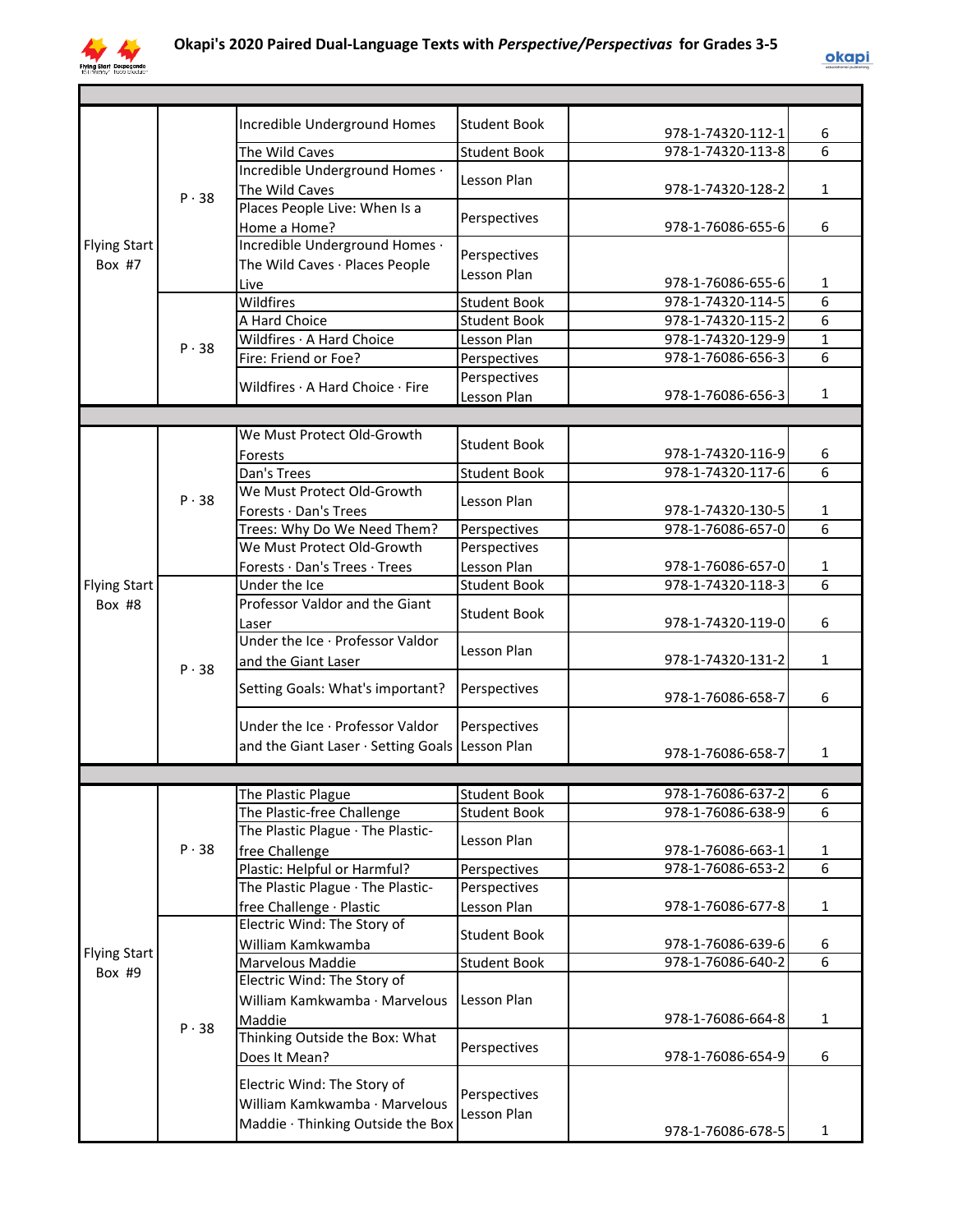

| <b>Box Label</b><br>&<br><b>Contents</b> | GR LVL ·<br><b>DRA LVL</b> | <b>Title</b>                                                                | Format                      | ISBN#             | Qty            |
|------------------------------------------|----------------------------|-----------------------------------------------------------------------------|-----------------------------|-------------------|----------------|
|                                          |                            | Stage 8: Advanced Fluent Components, Reading Levels Q-S · DRA Level 40      |                             |                   |                |
|                                          |                            | What Makes A Champion?                                                      | <b>Student Book</b>         | 978-1-76038-621-4 | 6              |
|                                          |                            | Swim Like a Fish                                                            | <b>Student Book</b>         | 978-1-76038-622-1 | $\overline{6}$ |
|                                          |                            | What Makes a Champion? · Swim<br>Like a Fish                                | Lesson Plan                 | 978-1-76038-657-3 | $\mathbf{1}$   |
|                                          | $Q \cdot 40$               | Playing Competitve Sports: Is<br>Competition Good for Children?             | Perspectives                | 978-1-76038-645-0 | 6              |
| <b>Flying Start</b><br>Box #10           |                            | What Makes A Champion? · Swim<br>Like a Fish · Playing Competitve<br>Sports | Perspectives<br>Lesson Plan | 978-1-76038-669-6 | $\mathbf{1}$   |
|                                          |                            | <b>HeroRATs</b>                                                             | <b>Student Book</b>         | 978-1-76038-623-8 | 6              |
|                                          |                            | <b>Clever Ratty</b>                                                         | <b>Student Book</b>         | 978-1-76038-624-5 | 6              |
|                                          |                            | HeroRATs · Clever Ratty                                                     | Lesson Plan                 | 978-1-76038-658-0 | $\mathbf{1}$   |
|                                          | $Q \cdot 40$               | Putting Animals to Work: What<br>Are the Issues?                            | Perspectives                | 978-1-76038-646-7 | 6              |
|                                          |                            | HeroRATs · Clever Ratty · Putting                                           | Perspectives                |                   |                |
|                                          |                            | Animals to Work                                                             | Lesson Plan                 | 978-1-76038-670-2 | $\mathbf{1}$   |
|                                          |                            |                                                                             |                             |                   |                |
|                                          |                            | <b>First-time Visitors</b>                                                  | <b>Student Book</b>         | 978-1-76038-625-2 | 6              |
|                                          |                            | Odysseus and the Cyclops                                                    | <b>Student Book</b>         | 978-1-76038-626-9 | 6              |
|                                          |                            | First-time Visitors · Odysseus and<br>the Cyclops                           | Lesson Plan                 | 978-1-76038-659-7 | $\mathbf{1}$   |
|                                          | $R \cdot 40$               | Hazardous Adventures: At What<br>Cost?                                      | Perspectives                | 978-1-76038-647-4 | 6              |
| <b>Flying Start</b>                      |                            | First-time Visitors · Odysseus and<br>the Cyclops · Hazardous               | Perspectives<br>Lesson Plan |                   |                |
| Box #11                                  |                            | Adventures                                                                  |                             | 978-1-76038-671-9 | $\mathbf 1$    |
|                                          |                            | Polio: A Frightening Disease                                                | <b>Student Book</b>         | 978-1-76038-627-6 | 6              |
|                                          |                            | Dance On!                                                                   | <b>Student Book</b>         | 978-1-76038-628-3 | 6              |
|                                          | $R \cdot 40$               | Polio: A Frightening Disease ·<br>Dance On!                                 | Lesson Plan                 | 978-1-76038-660-3 | $\mathbf{1}$   |
|                                          |                            | Preventing Diseases: What Are the Perspectives                              |                             | 978-1-76038-648-1 | 6              |
|                                          |                            | Polio: A Frightening Disease .<br>Dance On! · Preventing Diseases           | Perspectives<br>Lesson Plan | 978-1-76038-672-6 | $\mathbf{1}$   |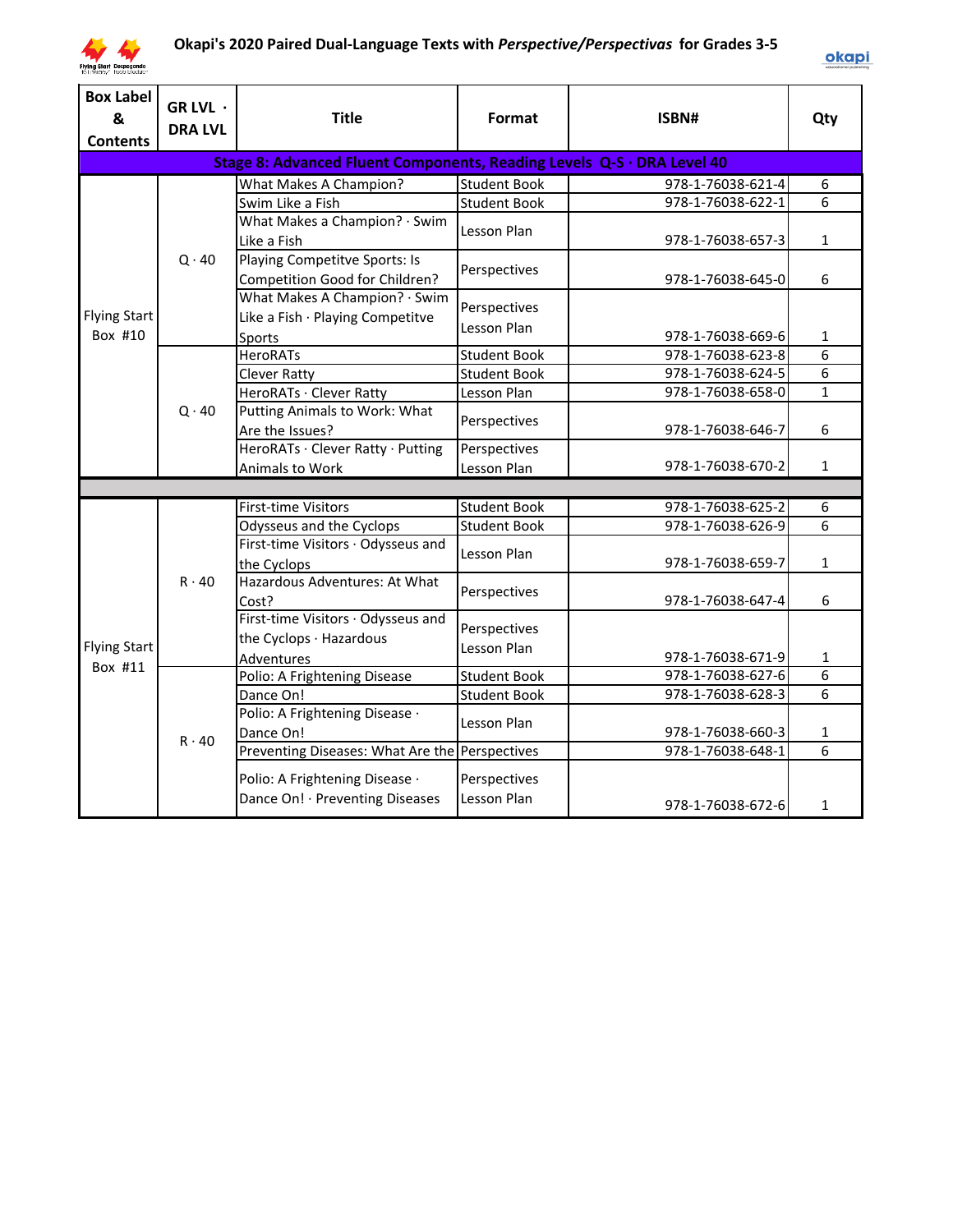

|                     |                  | <b>Our Active Earth</b>                                                | <b>Student Book</b>         | 978-1-76038-629-0 | 6              |
|---------------------|------------------|------------------------------------------------------------------------|-----------------------------|-------------------|----------------|
|                     |                  | A New Geyser Erupts                                                    | <b>Student Book</b>         | 978-1-76038-630-6 | $\overline{6}$ |
|                     | $S \cdot 40$     | Our Active Earth · A New Geyser                                        | Lesson Plan                 |                   |                |
|                     |                  | Erupts                                                                 |                             | 978-1-76038-661-0 | $\mathbf{1}$   |
|                     |                  | Living in Dangerous Places: What                                       | Perspectives                |                   |                |
|                     |                  | are the Hazards?                                                       |                             | 978-1-76038-649-8 | 6              |
|                     |                  | Our Active Earth · A New Geyser                                        | Perspectives                |                   |                |
|                     |                  | Erupts · Living in Dangerous Places Lesson Plan                        |                             |                   |                |
| <b>Flying Start</b> |                  |                                                                        |                             | 978-1-76038-673-3 | 1              |
| Box #12             |                  | Clean Energy                                                           | <b>Student Book</b>         | 978-1-76038-631-3 | 6              |
|                     |                  | Surviving the Earthquake!                                              | <b>Student Book</b>         | 978-1-76038-632-0 | 6              |
|                     |                  | Clean Energy · Surviving the                                           | Lesson Plan                 |                   |                |
|                     |                  | Earthquake!                                                            |                             | 978-1-76038-662-7 | $\mathbf{1}$   |
|                     | $S \cdot 40$     | The Impact of Climate Change:                                          | Perspectives                |                   |                |
|                     |                  | <b>Why Clean Energy Matters</b>                                        |                             | 978-1-76038-650-4 | 6              |
|                     |                  | Clean Energy · Surviving the                                           | Perspectives                |                   |                |
|                     |                  | Earthquake! · The Impact of                                            | Lesson Plan                 |                   |                |
|                     |                  | Climate Change                                                         |                             | 978-1-76038-674-0 | $\mathbf{1}$   |
| <b>Box Label</b>    | $GR$ LVL $\cdot$ |                                                                        |                             |                   |                |
|                     |                  |                                                                        |                             |                   |                |
| &                   |                  | <b>Title</b>                                                           | Format                      | ISBN#             | Qty            |
| <b>Contents</b>     | <b>DRA LVL</b>   |                                                                        |                             |                   |                |
|                     |                  |                                                                        |                             |                   |                |
|                     |                  | Stage 9: Advanced Fluent Components, Reading Levels Q-S · DRA Level 50 |                             |                   |                |
|                     |                  | Animals in Danger: Orangutans                                          | <b>Student Book</b>         |                   |                |
|                     |                  |                                                                        |                             | 978-1-76038-633-7 | 6              |
|                     |                  | Ahmad's Journey                                                        | <b>Student Book</b>         | 978-1-76038-634-4 | 6              |
|                     | $T \cdot 50$     | Animals in Danger: Orangutans ·                                        | Lesson Plan                 |                   |                |
|                     |                  | Ahmad's Journey                                                        |                             | 978-1-76038-663-4 | 1              |
|                     |                  | Disappearing Rainforests: What                                         | Perspectives                | 978-1-76038-651-1 | 6              |
|                     |                  | are the Issues?                                                        | Perspectives                | 978-1-76038-675-7 | $\mathbf{1}$   |
| <b>Flying Start</b> |                  | Animals in Danger: Orangutans ·                                        | <b>Student Book</b>         | 978-1-76038-635-1 | 6              |
| Box #13             |                  | Discovering the Lost World                                             | <b>Student Book</b>         | 978-1-76038-636-8 | 6              |
|                     |                  | <b>Exploring Galápagos</b><br>Discovering the Lost World ·             |                             |                   |                |
|                     |                  |                                                                        | Lesson Plan                 | 978-1-76038-664-1 | $\mathbf{1}$   |
|                     | $T \cdot 50$     | <b>Exploring Galápagos</b><br>Natural Wonders of the World:            |                             |                   |                |
|                     |                  | How Do We Protect Them?                                                | Perspectives                | 978-1-76038-652-8 | 6              |
|                     |                  | Discovering the Lost World .                                           |                             |                   |                |
|                     |                  | Exploring Galápagos · Natural                                          | Perspectives<br>Lesson Plan |                   |                |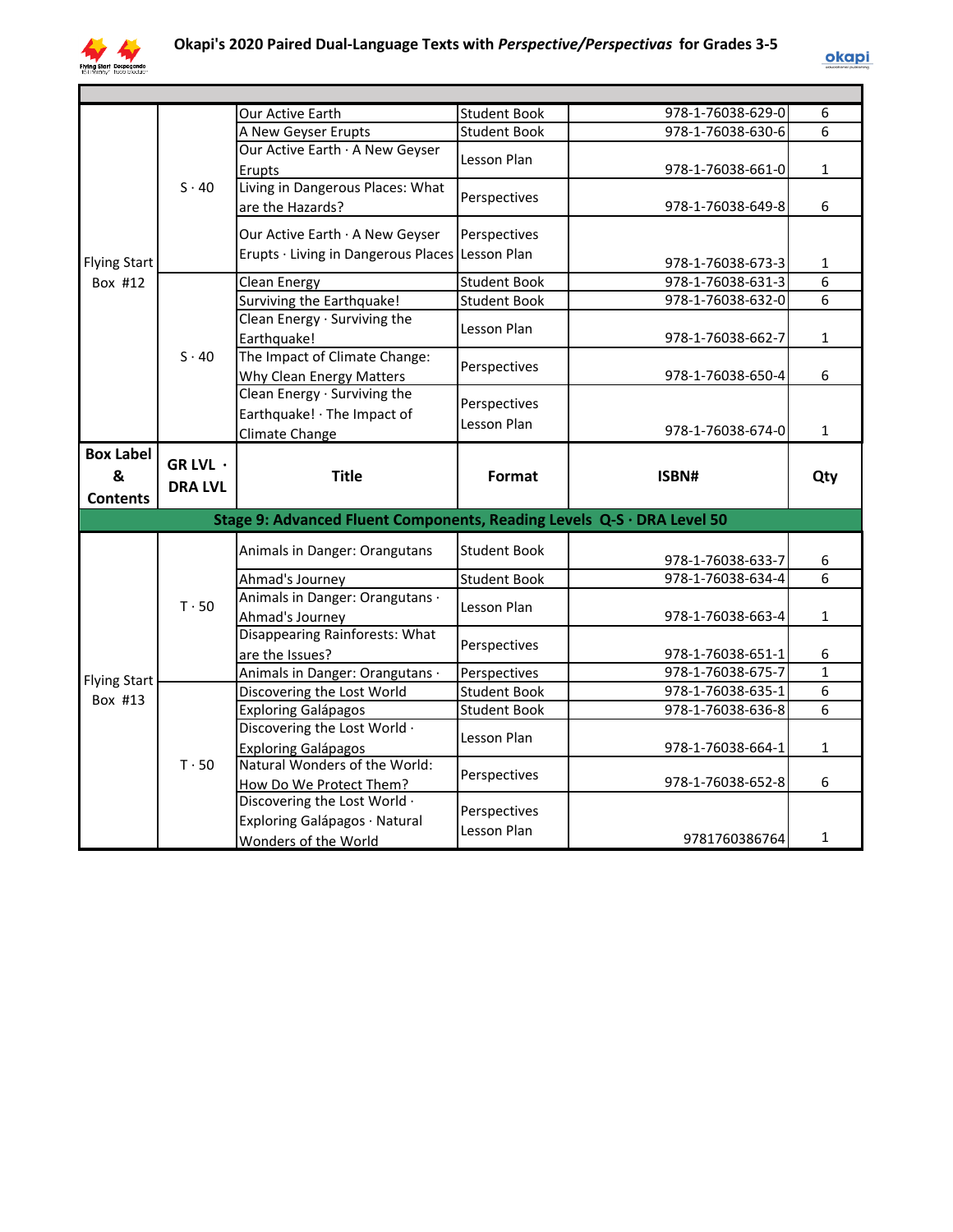

|                     |              | <b>Fighting For Children's Rights</b> | <b>Student Book</b> | 978-1-76038-637-5 | 6              |
|---------------------|--------------|---------------------------------------|---------------------|-------------------|----------------|
|                     |              | A Dollar a Day                        | <b>Student Book</b> | 978-1-76038-638-2 | 6              |
|                     |              | Fighting For Children's Rights · A    | Lesson Plan         |                   |                |
|                     |              | Dollar a Day                          |                     | 978-1-76038-665-8 | $\mathbf{1}$   |
|                     | $U \cdot 50$ | Children at Work: What are the        | Perspectives        |                   |                |
|                     |              | Issues?                               |                     | 978-1-76038-653-5 | 6              |
|                     |              | Fighting For Children's Rights · A    | Perspectives        |                   |                |
| <b>Flying Start</b> |              | Dollar a Day · Children at Work       | Lesson Plan         |                   |                |
| Box #14             |              |                                       |                     | 978-1-76038-677-1 | $\mathbf{1}$   |
|                     |              | The Camera Doesn't Lie!               | <b>Student Book</b> | 978-1-76038-639-9 | $\overline{6}$ |
|                     |              | The Scoop                             | <b>Student Book</b> | 978-1-76038-640-5 | $\overline{6}$ |
|                     |              | The Camera Doesn't Lie! · The         | Lesson Plan         |                   |                |
|                     | $U \cdot 50$ | Scoop                                 |                     | 978-1-76038-666-5 | $\mathbf{1}$   |
|                     |              | Caught on Camera: The Power of        | Perspectives        |                   |                |
|                     |              | Photography                           |                     | 978-1-76038-654-2 | 6              |
|                     |              | The Camera Doesn't Lie! · The         | Perspectives        |                   |                |
|                     |              | Scoop · Caught on Camera              | Lesson Plan         | 978-1-76038-678-8 | $\mathbf{1}$   |
|                     |              |                                       |                     |                   |                |
|                     |              | Living in Harsh Environments          | <b>Student Book</b> | 978-1-76038-641-2 | 6              |
|                     |              | Into the Desert                       | <b>Student Book</b> | 978-1-76038-642-9 | 6              |
|                     |              | Living in Harsh Environments ·        | Lesson Plan         |                   |                |
|                     |              | Into the Desert                       |                     | 978-1-76038-667-2 | $\mathbf{1}$   |
|                     | $V \cdot 50$ | Living With the Weather: What         | Perspectives        |                   |                |
|                     |              | Are the Challenges?                   |                     | 978-1-76038-655-9 | 6              |
|                     |              | Living in Harsh Environments ·        | Perspectives        |                   |                |
| <b>Flying Start</b> |              | Into the Desert · Living With the     | Lesson Plan         |                   |                |
| Box #15             |              | Weather                               |                     | 978-1-76038-679-5 | $\mathbf{1}$   |
|                     |              | The Mystery of the Pyramids           | <b>Student Book</b> | 978-1-76038-643-6 | $\overline{6}$ |
|                     |              | King for a Week                       | <b>Student Book</b> | 978-1-76038-644-3 | 6              |
|                     |              | The Mystery of the Pyramids .         | Lesson Plan         |                   |                |
|                     | $V \cdot 50$ | King for a Week                       |                     | 978-1-76038-668-9 | 1              |
|                     |              | Archaeological Treasures: Who         | Perspectives        | 978-1-76038-656-6 | $\overline{6}$ |
|                     |              | The Mystery of the Pyramids $\cdot$   | Perspectives        |                   |                |
|                     |              | King for a Week · Archaeological      | Lesson Plan         |                   |                |
|                     |              | <b>Treasures</b>                      |                     | 978-1-76038-680-1 | 1              |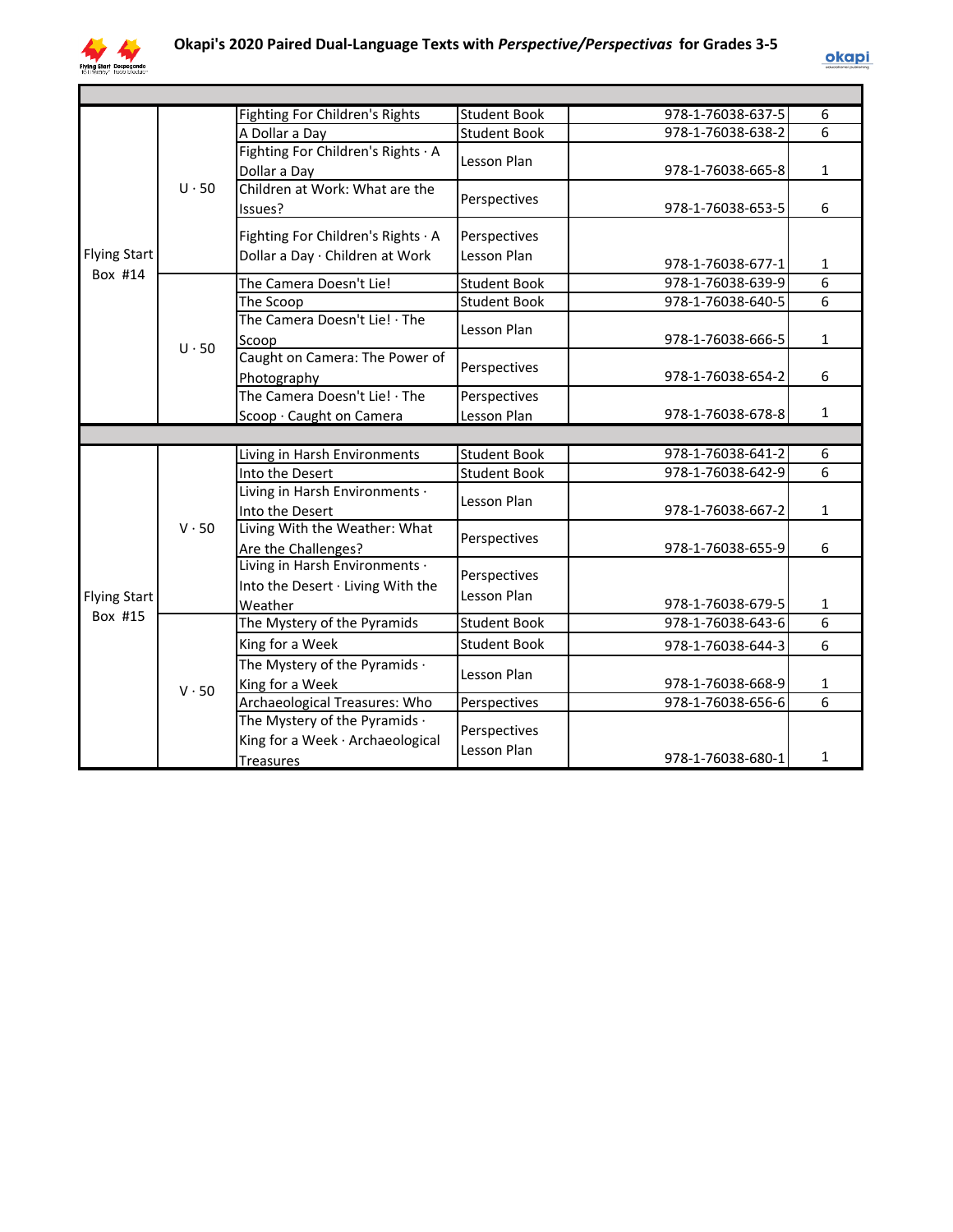

| <b>Box Label</b><br>&<br><b>Contents</b> | GR LVL $\cdot$<br><b>DRA LVL</b> | <b>Title</b>                                                                                                          | Format                      | ISBN#             | Qty              |
|------------------------------------------|----------------------------------|-----------------------------------------------------------------------------------------------------------------------|-----------------------------|-------------------|------------------|
|                                          |                                  | Stage 7: Fluent Plus Components, Reading Levels N-P · DRA Levels 30-38                                                |                             |                   |                  |
|                                          |                                  | Salamandras asombrosas                                                                                                | Student Book                | 978-1-76017-390-6 | 6                |
|                                          |                                  | Salamandra sorpresa                                                                                                   | <b>Student Book</b>         | 978-1-76017-391-3 | 6                |
|                                          |                                  | Salamandras asombrosas ·<br>Salamandra sorpresa                                                                       | Lesson Plan                 | 978-1-76017-174-2 | $\mathbf{1}$     |
|                                          | $N \cdot 30$                     | Tener una mascota: ¿Qué debes<br>saber?                                                                               | Perspectivas                | 978-1-76095-078-1 | 6                |
| <b>DHLL Box</b>                          |                                  | Salamandras asombrosas ·<br>Salamandra sorpresa · Tener una                                                           | Perspectivas<br>Lesson Plan |                   | $\mathbf{1}$     |
| #1                                       |                                  | mascota                                                                                                               |                             | 978-1-76095-102-3 |                  |
|                                          |                                  | Locura por el maíz                                                                                                    | <b>Student Book</b>         | 978-1-76017-392-0 | 6                |
|                                          |                                  | El gran invento de maíz                                                                                               | <b>Student Book</b>         | 978-1-76017-393-7 | 6                |
|                                          |                                  | Locura por el maíz · El gran                                                                                          | Lesson Plan                 | 978-1-76017-175-9 | $\mathbf{1}$     |
|                                          | $N \cdot 30$                     | Los alimentos: ¿Cuáles hacen bien<br>y cuáles no?                                                                     | Perspectivas                | 978-1-76095-079-8 | 6                |
|                                          |                                  | Locura por el maíz · El gran<br>invento de maíz · Los alimentos                                                       | Perspectivas<br>Lesson Plan | 978-1-76095-103-0 | $\mathbf{1}$     |
|                                          |                                  |                                                                                                                       |                             |                   |                  |
|                                          |                                  | Rescate de alimentos: Aprovechar<br>mejor la comida                                                                   | <b>Student Book</b>         | 978-1-76017-394-4 | 6                |
|                                          |                                  | El rey del despilfarro                                                                                                | <b>Student Book</b>         | 978-1-76017-395-1 | 6                |
|                                          |                                  | Rescate de alimentos: Aprovechar<br>mejor la comida · El rey del<br>despilfarro                                       | Lesson Plan                 | 978-1-76017-176-6 | $\mathbf{1}$     |
|                                          | $N \cdot 30$                     | ¡Dejemos de desperdiciar<br>comida! ¿Cómo podemos<br>lograrlo?                                                        | Perspectivas                | 978-1-76095-080-4 | 6                |
| <b>DHLL Box</b><br>#2                    |                                  | Rescate de alimentos: Aprovechar<br>mejor la comida · El rey del<br>despilfarro · ¡Dejemos de<br>desperdiciar comida! | Perspectivas<br>Lesson Plan | 978-1-76095-104-7 | 1                |
|                                          |                                  | Salvar a los lobos salvajes                                                                                           | <b>Student Book</b>         | 978-1-76017-396-8 | 6                |
|                                          |                                  | El secreto del lobo                                                                                                   | <b>Student Book</b>         | 978-1-76017-397-5 | $\boldsymbol{6}$ |
|                                          |                                  | Salvar a los lobos salvajes · El<br>secreto del lobo                                                                  | Lesson Plan                 | 978-1-76017-177-3 | $\mathbf{1}$     |
|                                          | $N \cdot 30$                     | El lobo malvado: ¿Verdadero o<br>falso?                                                                               | Perspectivas                | 978-1-76095-081-1 | 6                |
|                                          |                                  | Salvar a los lobos salvajes · El<br>secreto del lobo · El lobo malvado                                                | Perspectivas<br>Lesson Plan | 978-1-76095-105-4 | $\mathbf{1}$     |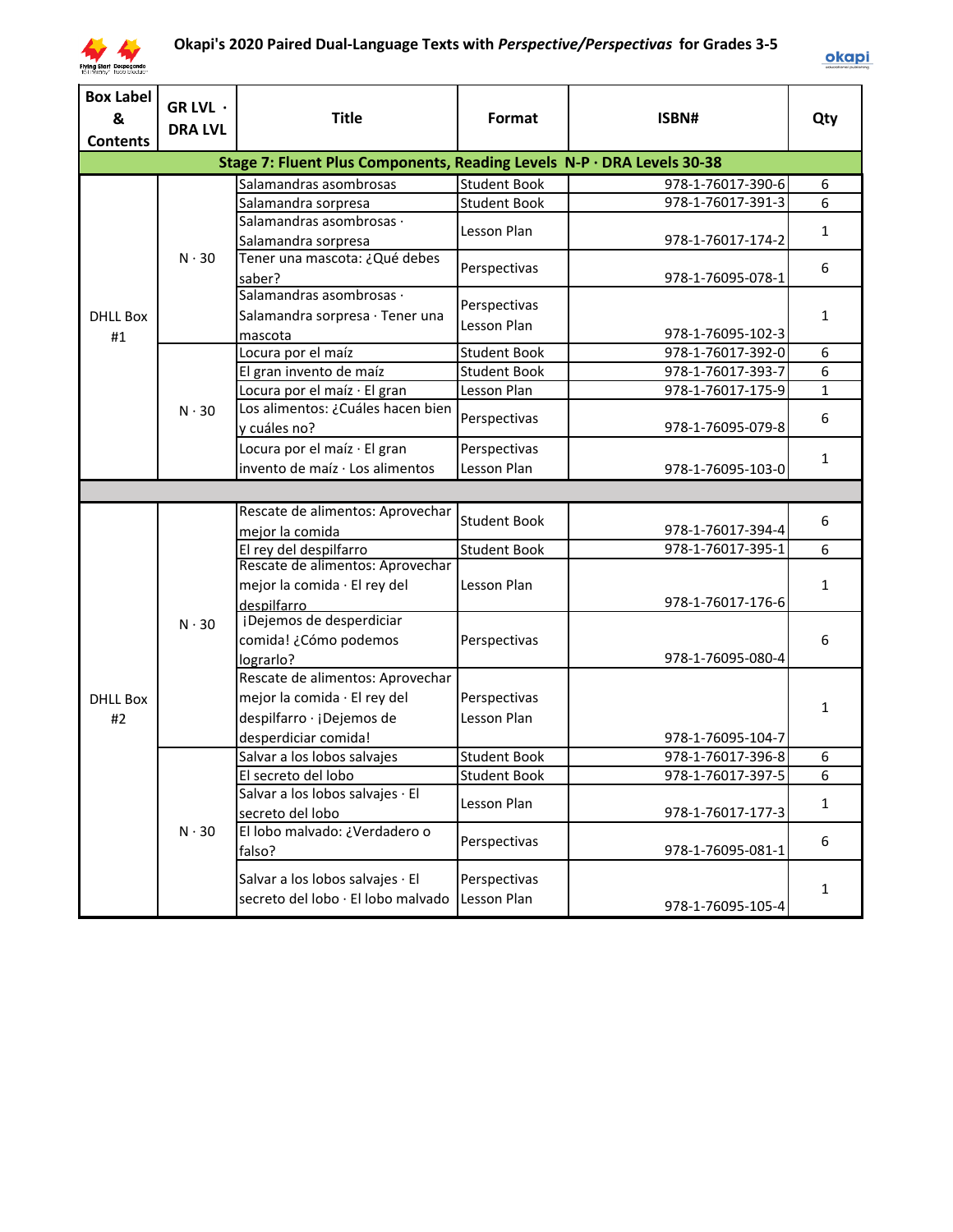

|                 |              | Hallazgos famosos                    | <b>Student Book</b> | 978-1-76095-064-4 | 6            |
|-----------------|--------------|--------------------------------------|---------------------|-------------------|--------------|
|                 |              | La tumba perdida                     | <b>Student Book</b> | 978-1-76095-065-1 | 6            |
|                 |              | Hallazgos famosos · La tumba         |                     |                   |              |
|                 |              | perdida                              | Lesson Plan         | 978-1-76095-094-1 | $\mathbf{1}$ |
|                 | $N \cdot 30$ | ¿Qué es un tesoro? ¿Qué cosas        |                     |                   |              |
|                 |              | valoras?                             | Perspectivas        | 978-1-76095-100-9 | 6            |
|                 |              | Hallazgos famosos · La tumba         | Perspectivas        |                   |              |
|                 |              | perdida · ¿Qué es un tesoro?         | Lesson Plan         | 978-1-76095-100-9 | 1            |
| <b>DHLL Box</b> |              | Trabajos en la naturaleza            | <b>Student Book</b> | 978-1-76095-066-8 | 6            |
| #3              |              | Los Bienhechor salen de              |                     |                   |              |
|                 |              |                                      | <b>Student Book</b> | 978-1-76095-067-5 | 6            |
|                 |              | campament                            |                     |                   |              |
|                 | $N \cdot 30$ | Trabajos en la naturaleza · Los      |                     |                   |              |
|                 |              | Bienhechor salen de campament        | Lesson Plan         |                   | $\mathbf{1}$ |
|                 |              |                                      |                     | 978-1-76095-095-8 |              |
|                 |              | Vida salvaje en la ciudad: ¿Por qué  | Perspectivas        |                   | 6            |
|                 |              | debemos protegerla?                  |                     | 978-1-76095-077-4 |              |
|                 |              | Trabajos en la naturaleza · Los      | Perspectivas        | 978-1-76095-101-6 | $\mathbf{1}$ |
|                 |              |                                      |                     |                   |              |
|                 |              | Veneno mortal: ¿mata o cura?         | Student Book        | 978-1-76017-400-2 | 6            |
|                 |              | La princesa obstinada                | <b>Student Book</b> | 978-1-76017-401-9 | 6            |
|                 |              | Veneno mortal: ¿mata o cura? ·       | Lesson Plan         |                   | 1            |
|                 |              | La princesa obstinada                |                     | 978-1-76017-179-7 |              |
|                 | 0.34         | Animales peligrosos: ¿Qué            | Perspectivas        |                   | 6            |
|                 |              | debemos saber?                       |                     | 978-1-76095-085-9 |              |
|                 |              | Veneno mortal: ¿mata o cura? ·       |                     |                   |              |
| <b>DHLL Box</b> |              | La princesa obstinada · Animales     | Perspectivas        |                   | $\mathbf{1}$ |
| #4              |              | peligrosos                           | Lesson Plan         | 978-1-76095-109-2 |              |
|                 |              | Montando olas                        | <b>Student Book</b> | 978-1-76017-398-2 | 6            |
|                 |              | ¡Caída espectacular!                 | <b>Student Book</b> | 978-1-76017-399-9 | 6            |
|                 |              | Montando olas · ¡Caída               |                     |                   |              |
|                 | 0.34         | espectacular!                        | Lesson Plan         | 978-1-76017-178-0 | $\mathbf{1}$ |
|                 |              | Ser valiente: ¿Qué significa?        | Perspectivas        | 978-1-76095-084-2 | 6            |
|                 |              | Montando olas · ¡Caída               | Perspectivas        |                   |              |
|                 |              | espectacular! · Ser valiente         | Lesson Plan         | 978-1-76095-108-5 | $\mathbf{1}$ |
|                 |              |                                      |                     |                   |              |
|                 |              | El problema del agua                 | <b>Student Book</b> | 978-1-76017-402-6 | 6            |
|                 |              | Ming salva al pueblo                 | <b>Student Book</b> | 978-1-76017-403-3 |              |
|                 |              | El problema del agua · Ming salva    |                     |                   | 6            |
|                 | 0.34         |                                      | Lesson Plan         |                   | $\mathbf{1}$ |
|                 |              | al pueblo                            |                     | 978-1-76017-180-3 |              |
|                 |              | El agua: ¿Es la clave de la vida?    | Perspectivas        |                   | 6            |
|                 |              |                                      |                     | 978-1-76095-086-6 |              |
|                 |              | El problema del agua · Ming salva    | Perspectivas        | 978-1-76095-110-8 | $\mathbf{1}$ |
|                 |              | Las estaciones en el bosque de       | <b>Student Book</b> |                   | 6            |
| <b>DHLL Box</b> |              | algas                                |                     | 978-1-76017-404-0 |              |
| #5              |              | La cueva de Los Truenos              | <b>Student Book</b> | 978-1-76017-405-7 | 6            |
|                 |              | Las estaciones en el bosque de       |                     |                   |              |
|                 |              | algas · La cueva de Los Truenos      | Lesson Plan         |                   | $\mathbf{1}$ |
|                 | 0.34         |                                      |                     | 978-1-76017-181-0 |              |
|                 |              | El planeta Océano: ¿Cuán             | Perspectivas        |                   | 6            |
|                 |              | importante es?                       |                     | 978-1-76095-087-3 |              |
|                 |              | Las estaciones en el bosque de       | Perspectivas        |                   |              |
|                 |              | algas · La cueva de Los Truenos · El | Lesson Plan         |                   | $\mathbf{1}$ |
|                 |              | planeta Océano                       |                     | 978-1-76095-111-5 |              |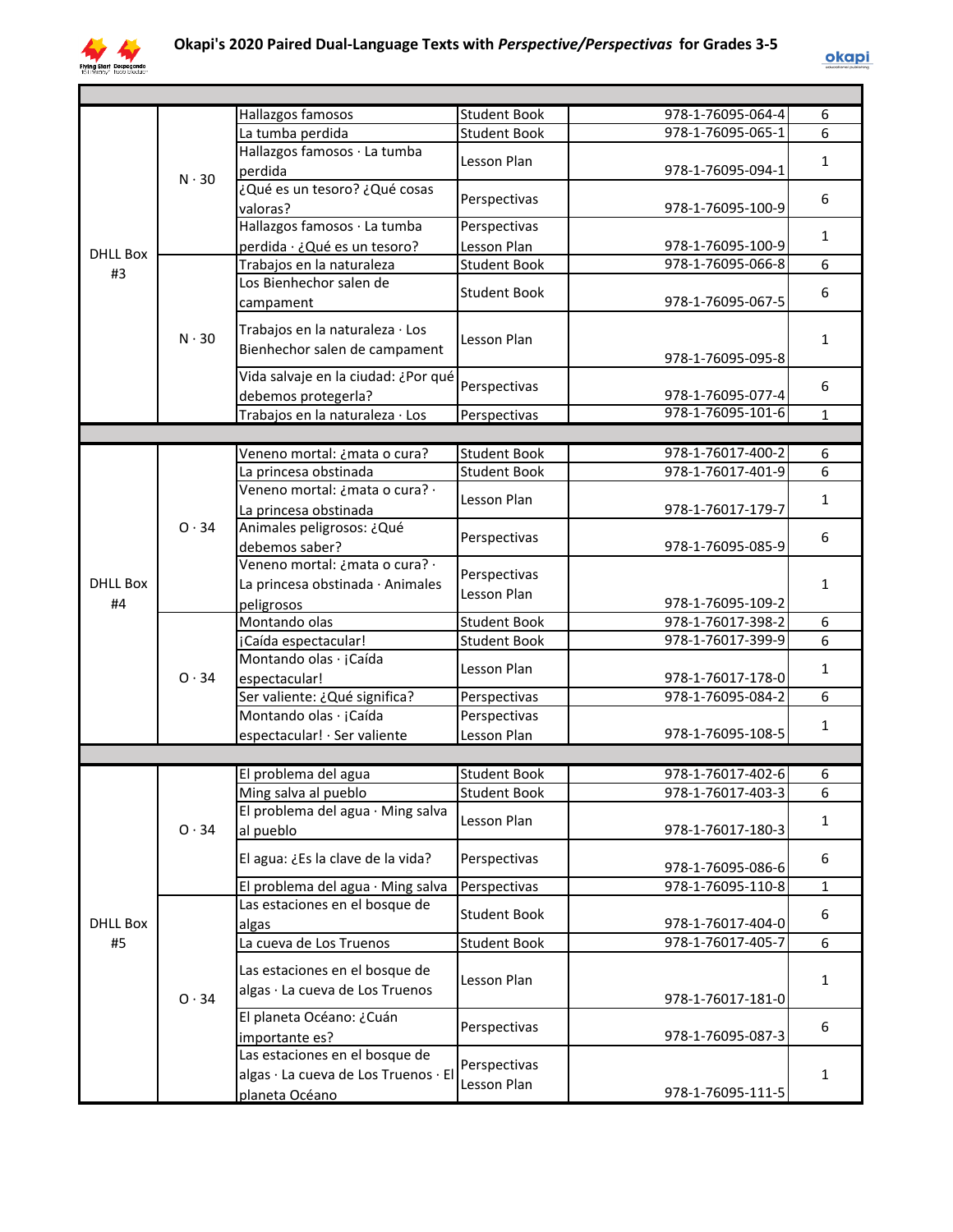

|                 |              | El problema del agua                             | <b>Student Book</b> | 978-1-76017-402-6 | 6            |
|-----------------|--------------|--------------------------------------------------|---------------------|-------------------|--------------|
|                 |              | Ming salva al pueblo                             | <b>Student Book</b> | 978-1-76017-403-3 | 6            |
|                 | $O \cdot 34$ | El problema del agua · Ming salva                | Lesson Plan         |                   |              |
|                 |              | al pueblo                                        |                     | 978-1-76017-180-3 | 1            |
|                 |              | El agua: ¿Es la clave de la vida?                | Perspectivas        | 978-1-76095-086-6 | 6            |
|                 |              | El problema del agua · Ming salva                | Perspectivas        |                   |              |
|                 |              | al pueblo · El agua                              | Lesson Plan         | 978-1-76095-110-8 | 1            |
| <b>DHLL Box</b> |              | Las estaciones en el bosque de                   | <b>Student Book</b> |                   | 6            |
|                 | #5           | algas                                            |                     | 978-1-76017-404-0 |              |
|                 |              | La cueva de Los Truenos                          | <b>Student Book</b> | 978-1-76017-405-7 | 6            |
|                 |              | Las estaciones en el bosque de                   | Lesson Plan         |                   |              |
|                 | 0.34         | algas · La cueva de Los Truenos                  |                     | 978-1-76017-181-0 | 1            |
|                 |              | El planeta Océano: ¿Cuán                         |                     |                   |              |
|                 |              | importante es?                                   | Perspectivas        | 978-1-76095-087-3 | 6            |
|                 |              | Las estaciones en el bosque de                   | Perspectivas        |                   |              |
|                 |              | algas · La cueva de Los Truenos · El             |                     |                   | $\mathbf{1}$ |
|                 |              | planeta Océano                                   | Lesson Plan         | 978-1-76095-111-5 |              |
|                 |              |                                                  |                     |                   |              |
|                 |              | Las alertas de la naturaleza                     | <b>Student Book</b> | 978-1-76095-068-2 | 6            |
|                 |              | ¡Que vuelvan las ranas!                          | <b>Student Book</b> | 978-1-76095-069-9 | 6            |
|                 |              | Las alertas de la naturaleza · ¡Que              | Lesson Plan         |                   | 1            |
|                 |              | vuelvan las ranas!                               |                     | 978-1-76095-096-5 |              |
|                 | 0.34         | Animalitos: El bueno, el malo y el               | Perspectivas        |                   | 6            |
|                 |              | feo                                              |                     | 978-1-76095-082-8 |              |
|                 |              | Las alertas de la naturaleza · ¡Que              | Perspectivas        |                   |              |
| <b>DHLL Box</b> |              | vuelvan las ranas! · Animalitos                  | Lesson Plan         |                   | $\mathbf{1}$ |
| #6              |              |                                                  |                     | 978-1-7609-5106-1 |              |
|                 |              | Dragones                                         | <b>Student Book</b> | 978-1-76095-070-5 | 6            |
|                 |              | Cuentos de dragones                              | <b>Student Book</b> | 978-1-76095-071-2 | 6            |
|                 |              | Dragones · Cuentos de dragones                   | Lesson Plan         | 978-1-76095-097-2 | $\mathbf{1}$ |
|                 | 0.34         | Cuentos que dan miedo: ¿Cuanto                   | Perspectivas        |                   | 6            |
|                 |              | más miedo dan mejor?                             |                     | 978-1-76095-083-5 |              |
|                 |              | Dragones · Cuentos de dragones ·                 | Perspectivas        |                   |              |
|                 |              | Cuentos que dan miedo                            | Lesson Plan         | 978-1-76095-107-8 | 1            |
|                 |              |                                                  |                     |                   |              |
|                 |              | Increíbles casas subterráneas                    | <b>Student Book</b> | 978-1-76017-406-4 | 6            |
|                 |              | Las cuevas naturales                             | <b>Student Book</b> | 978-1-76017-407-1 | 6            |
|                 |              | Increíbles casas subterráneas · Las              |                     |                   |              |
|                 | P.38         | cuevas naturales                                 | Lesson Plan         | 978-1-76017-182-7 | $\mathbf{1}$ |
|                 |              | Los lugares donde vivimos: ¿A qué                |                     |                   |              |
|                 |              | llamamos hogar?                                  | Perspectivas        | 978-1-76095-090-3 | 6            |
| <b>DHLL Box</b> |              | Increíbles casas subterráneas · Las Perspectivas |                     | 978-1-76095-114-6 | $\mathbf{1}$ |
| #7              |              | Incendios forestales                             | <b>Student Book</b> | 978-1-76017-408-8 | 6            |
|                 |              | Una elección difícil                             | <b>Student Book</b> | 978-1-76017-409-5 | 6            |
|                 |              | Incendios forestales · Una elección              | Lesson Plan         |                   | $\mathbf{1}$ |
|                 | P.38         | difícil                                          |                     | 978-1-76017-183-4 |              |
|                 |              | El fuego: ¿Es amigo o enemigo?                   | Perspectivas        | 978-1-76095-091-0 | 6            |
|                 |              | Incendios forestales · Una elección Perspectivas |                     |                   | $\mathbf{1}$ |
|                 |              | difícile · El fuego                              | Lesson Plan         | 978-1-76095-115-3 |              |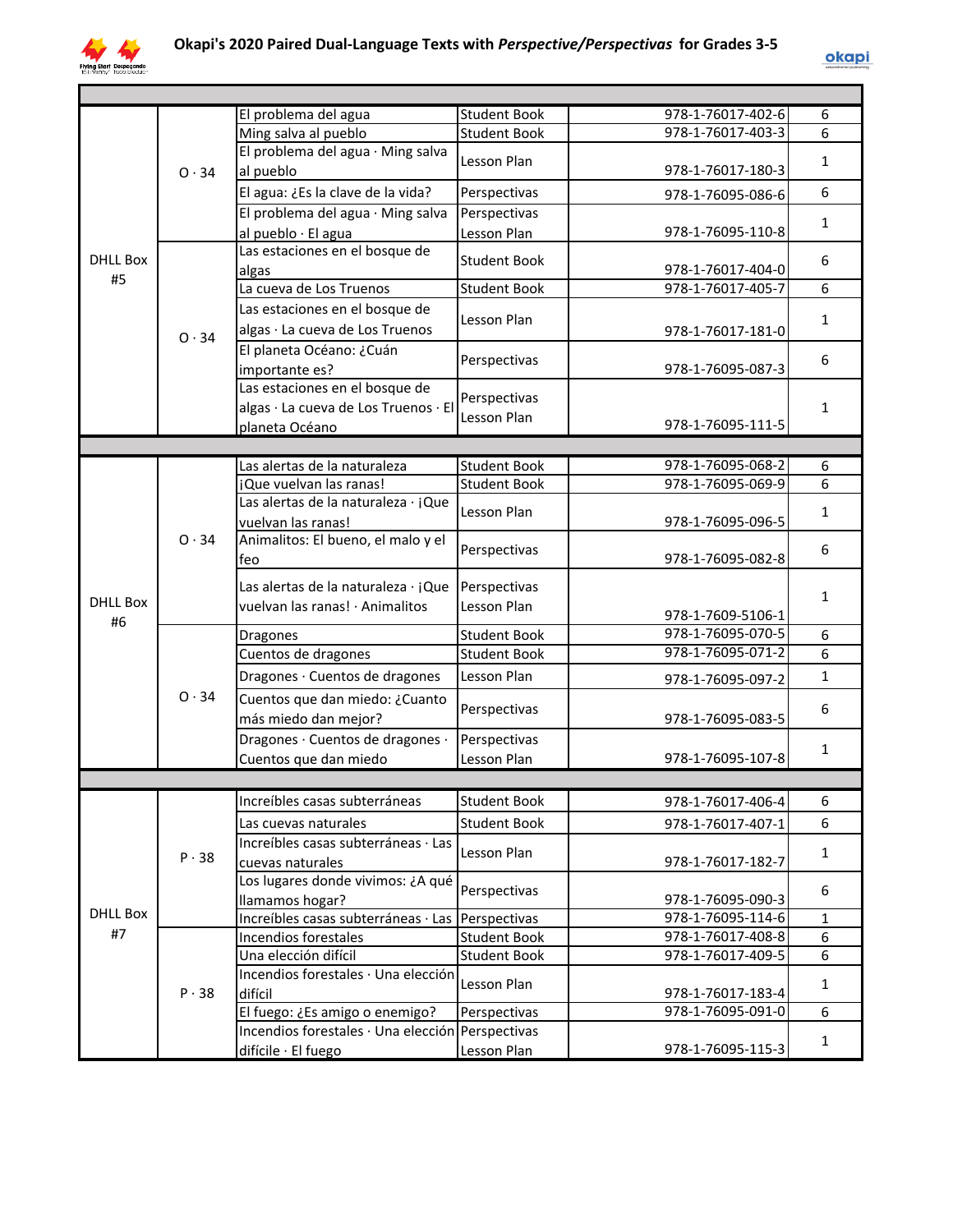

|                 |              | Debemos proteger los bosques                               | <b>Student Book</b> |                   | 6            |
|-----------------|--------------|------------------------------------------------------------|---------------------|-------------------|--------------|
|                 |              | vírgenes                                                   |                     | 978-1-76017-410-1 |              |
|                 |              | Los árboles de Dan<br>Debemos proteger los bosques         | <b>Student Book</b> | 978-1-76017-411-8 | 6            |
|                 |              |                                                            | Lesson Plan         | 978-1-76017-184-1 | $\mathbf{1}$ |
|                 | $P \cdot 38$ | vírgenes · Los árboles de Dan<br>Los árboles: ¿Por qué los |                     |                   |              |
|                 |              | necesitamos?                                               | Perspectivas        | 978-1-76095-092-7 | 6            |
|                 |              | Debemos proteger los bosques                               |                     |                   |              |
|                 |              | vírgenes · Los árboles de Danes ·                          | Perspectivas        |                   | $\mathbf{1}$ |
| <b>DHLL Box</b> |              | Los árboles                                                | Lesson Plan         | 978-1-76095-116-0 |              |
| #8              |              | Bajo el hielo                                              | <b>Student Book</b> | 978-1-76017-412-5 | 6            |
|                 |              | La profesora Valdor y el láser                             |                     |                   |              |
|                 |              | gigante                                                    | <b>Student Book</b> | 978-1-76017-413-2 | 6            |
|                 |              | Bajo el hielo · La profesora Valdor Lesson Plan            |                     | 978-1-76017-185-8 | $\mathbf{1}$ |
|                 | P.38         | Fijar metas: ¿Qué es lo                                    |                     |                   | 6            |
|                 |              | importante?                                                | Perspectivas        | 978-1-76095-093-4 |              |
|                 |              | Bajo el hielo · La profesora Valdor Perspectivas           |                     |                   |              |
|                 |              | y el láser gigant · Fijar metas                            | Lesson Plan         |                   | $\mathbf{1}$ |
|                 |              |                                                            |                     | 978-1-76095-117-7 |              |
|                 |              |                                                            |                     |                   |              |
|                 |              |                                                            |                     |                   |              |
|                 |              | La plaga del plástico                                      | <b>Student Book</b> | 978-1-76095-072-9 | 6            |
|                 |              | El desafío sin-plástico                                    | <b>Student Book</b> | 978-1-76095-073-6 | 6            |
|                 |              | La plaga del plástico · El desafío                         |                     |                   |              |
|                 |              | sin-plástico                                               | Lesson Plan         | 978-1-76095-098-9 | $\mathbf{1}$ |
|                 | P.38         | El plástico: ¿Es útil o dañino?                            | Perspectivas        | 978-1-76095-088-0 | 6            |
|                 |              |                                                            | Perspectivas        |                   |              |
|                 |              | La plaga del plástico · El desafío                         |                     |                   | $\mathbf{1}$ |
|                 |              | sin-plástico · El plástico                                 | Lesson Plan         | 978-1-76095-112-2 |              |
|                 |              | Viento eléctrico: La historia de                           | <b>Student Book</b> |                   | 6            |
| <b>DHLL Box</b> |              | William Kamkwamba                                          |                     | 978-1-76095-074-3 |              |
| #9              |              | La maravillosa Maddie                                      | Student Book        | 978-1-76095-075-0 | 6            |
|                 |              | Viento eléctrico: La historia de                           |                     |                   |              |
|                 |              | William Kamkwamba · La                                     | Lesson Plan         |                   | $\mathbf{1}$ |
|                 | P.38         | maravillosa Maddie                                         |                     | 978-1-76095-099-6 |              |
|                 |              | Tener una mente no cuadrículada:                           | Perspectivas        |                   | 6            |
|                 |              | ¿Qué significa?                                            |                     | 978-1-76095-089-7 |              |
|                 |              | Viento eléctrico: La historia de                           |                     |                   | $\mathbf{1}$ |
|                 |              | William Kamkwamba · La                                     | Perspectivas        |                   |              |
|                 |              | maravillosa Maddie · Tener una<br>mente no cuadrículada    | Lesson Plan         | 978-1-76095-113-9 |              |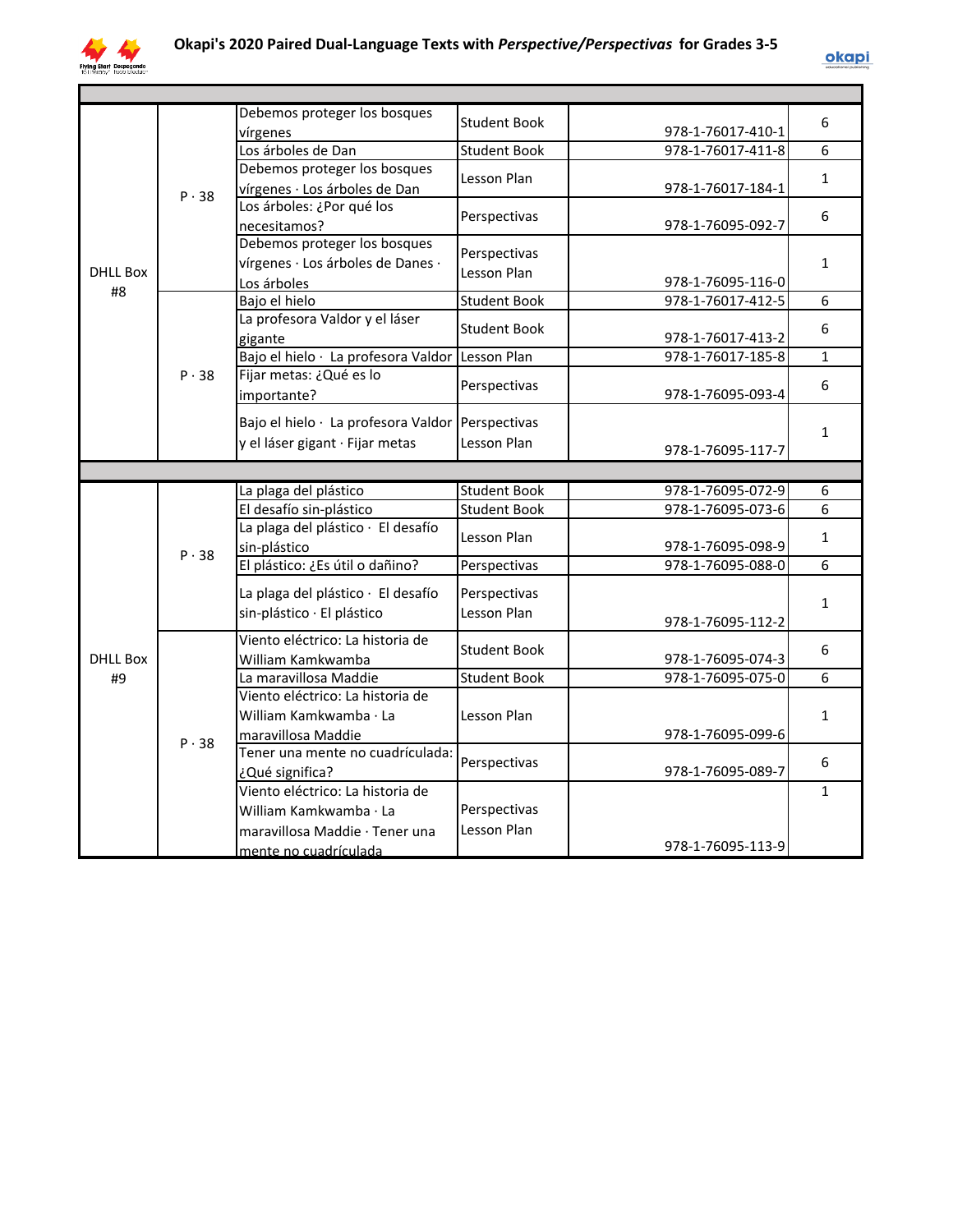

| <b>Box Label</b><br>&<br><b>Contents</b> | GR LVL ·<br><b>DRA LVL</b> | <b>Title</b>                                                           | Format              | ISBN#                                  | Qty          |
|------------------------------------------|----------------------------|------------------------------------------------------------------------|---------------------|----------------------------------------|--------------|
|                                          |                            | Stage 8: Advanced Fluent Components, Reading Levels Q-S · DRA Level 40 |                     |                                        |              |
|                                          |                            | ¿Cómo se hace en un campeón?                                           | <b>Student Book</b> | 978-1-76067-545-5                      | 6            |
|                                          |                            | Como pez en el agua                                                    | <b>Student Book</b> | 978-1-76067-546-2                      | 6            |
|                                          |                            | ¿Cómo se hace en un campeón? ·                                         | Lesson Plan         |                                        |              |
|                                          |                            | Como pez en el agua                                                    |                     | 978-1-76067-581-3                      | $\mathbf{1}$ |
|                                          | $Q \cdot 40$               | Deportes competitivos: ¿Es la                                          |                     |                                        |              |
|                                          |                            | competencia buena para los                                             | Perspectivas        |                                        | 6            |
|                                          |                            | niños?                                                                 |                     | 978-1-76067-569-1                      |              |
| <b>DHLL Box</b>                          |                            | ¿Cómo se hace en un campeón? ·                                         | Perspectivas        |                                        |              |
| #10                                      |                            | Como pez en el agua · Deportes                                         | Lesson Plan         |                                        | $\mathbf{1}$ |
|                                          |                            | competitivos<br>HeroRATs: Ratas heroínas                               | <b>Student Book</b> | 978-1-76067-593-6<br>978-1-76067-547-9 | 6            |
|                                          |                            | Una ratita inteligente                                                 | <b>Student Book</b> | 978-1-76067-548-6                      | 6            |
|                                          |                            | HeroRATs: Ratas heroínas · Una                                         | Lesson Plan         | 978-1-76067-582-0                      | $\mathbf{1}$ |
|                                          |                            | Animales que trabajan: ¿Cuáles                                         |                     |                                        |              |
|                                          | $Q \cdot 40$               | son los puntos de vista?                                               | Perspectivas        | 978-1-76067-570-7                      | 6            |
|                                          |                            | HeroRATs: Ratas heroínas · Una                                         | Perspectivas        |                                        |              |
|                                          |                            | ratita inteligente · Animales que                                      | Lesson Plan         |                                        | $\mathbf{1}$ |
|                                          |                            | trabajan                                                               |                     | 978-1-76067-594-3                      |              |
|                                          |                            |                                                                        |                     |                                        |              |
|                                          |                            | Los primeros visitantes                                                | <b>Student Book</b> | 978-1-76067-549-3<br>978-1-76067-550-9 | 6            |
|                                          |                            | Odiseo y el Cíclop<br>Los primeros visitantes · Odiseo y               | <b>Student Book</b> |                                        | 6            |
|                                          |                            | el Cíclope                                                             | Lesson Plan         | 978-1-76067-583-7                      | $\mathbf{1}$ |
|                                          | $R \cdot 40$               | Aventuras arriesgadas: ¿A qué                                          | Perspectivas        | 978-1-76067-571-4                      | 6            |
|                                          |                            |                                                                        |                     |                                        |              |
|                                          |                            | Los primeros visitantes · Odiseo y                                     | Perspectivas        |                                        | $\mathbf{1}$ |
|                                          |                            | el Cíclope · Aventuras arriesgadas                                     | Lesson Plan         | 978-1-76067-595-0                      |              |
| <b>DHLL Box</b><br>#11                   |                            | Polio: Una enfermedad aterradora Student Book                          |                     | 978-1-76067-551-6                      | 6            |
|                                          |                            | iA bailar!                                                             | <b>Student Book</b> | 978-1-76067-552-3                      | 6            |
|                                          |                            | Polio: Una enfermedad aterradora                                       | Lesson Plan         |                                        | $\mathbf{1}$ |
|                                          | $R \cdot 40$               | ∙ iA bailar!                                                           |                     | 978-1-76067-584-4                      |              |
|                                          |                            | Prevenir enfermedades: ¿Cuáles                                         | Perspectivas        |                                        | 6            |
|                                          |                            | son los puntos de vista?                                               |                     | 978-1-76067-572-1                      |              |
|                                          |                            | Polio: Una enfermedad aterradora                                       | Perspectivas        |                                        |              |
|                                          |                            | iA bailar! · Prevenir                                                  | Lesson Plan         | 978-1-76067-596-7                      | $\mathbf{1}$ |
|                                          |                            | enfermedades                                                           |                     |                                        |              |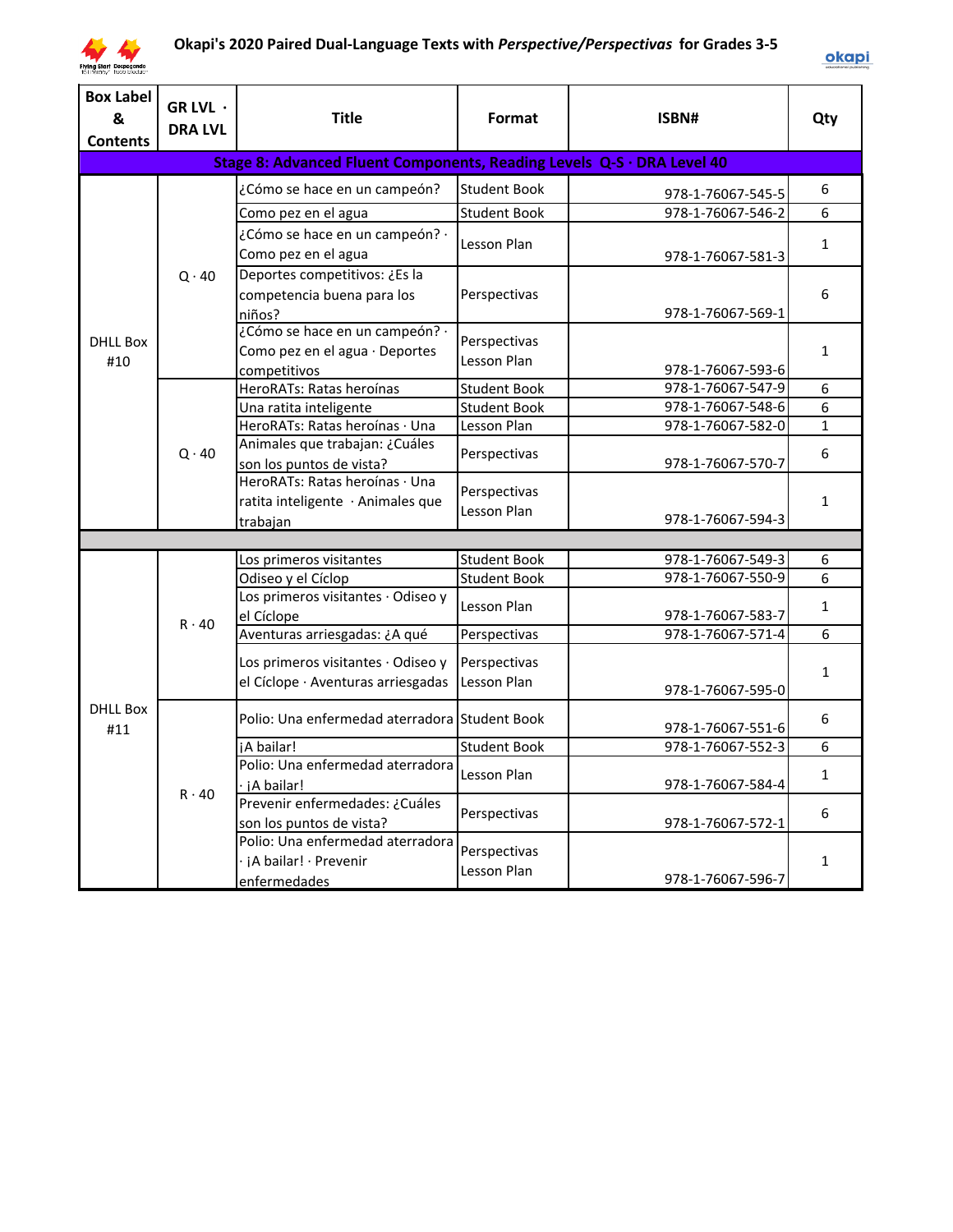

| <b>DHLL Box</b><br>#12                   | $S \cdot 40$                     | Nuestra Tierra activa                                                                | <b>Student Book</b>         | 978-1-76067-553-0 | 6            |
|------------------------------------------|----------------------------------|--------------------------------------------------------------------------------------|-----------------------------|-------------------|--------------|
|                                          |                                  | Nace un géiser                                                                       | <b>Student Book</b>         | 978-1-76067-554-7 | 6            |
|                                          |                                  | Nuestra Tierra activa · Nace un                                                      | Lesson Plan                 | 978-1-76067-585-1 | 1            |
|                                          |                                  | Vivir en lugares peligrosos:<br>¿Cuáles son los puntos de vista?                     | Perspectivas                | 978-1-76067-573-8 | 6            |
|                                          |                                  | Nuestra Tierra activa · Nace un<br>géiser · Vivir en lugares peligrosos Lesson Plan  | Perspectivas                | 978-1-76067-597-4 | 1            |
|                                          |                                  | Energía limpia                                                                       | <b>Student Book</b>         | 978-1-76067-555-4 | 6            |
|                                          | $S \cdot 40$                     | Sobreviviente del terremoto                                                          | <b>Student Book</b>         | 978-1-76067-556-1 | 6            |
|                                          |                                  | Energía limpia · Sobreviviente del<br>terremoto                                      | Lesson Plan                 | 978-1-76067-586-8 | $\mathbf{1}$ |
|                                          |                                  | El impacto del cambio climatico:<br>¿Por qué es importante la energía<br>limpia?     | Perspectivas                | 978-1-76067-574-5 | 6            |
|                                          |                                  | Energía limpia · Sobreviviente del<br>terremoto · El impacto del cambio<br>climatico | Perspectivas<br>Lesson Plan | 978-1-76067-598-1 | 1            |
| <b>Box Label</b><br>&<br><b>Contents</b> | GR LVL $\cdot$<br><b>DRA LVL</b> | <b>Title</b>                                                                         | Format                      | ISBN#             | Qty          |
|                                          |                                  |                                                                                      |                             |                   |              |
|                                          |                                  | Stage 9: Advanced Fluent Components, Reading Levels Q-S · DRA Level 50               |                             |                   |              |
|                                          |                                  | Animales en peligro: El orangután Student Book                                       |                             | 978-1-76067-557-8 | 6            |
|                                          |                                  | La jornada de Ahmad                                                                  | <b>Student Book</b>         | 978-1-76067-558-5 | 6            |
|                                          | $T \cdot 50$                     | Animales en peligro: El orangután<br>La jornada de Ahmad                             | Lesson Plan                 | 978-1-76067-587-5 | $\mathbf{1}$ |
|                                          |                                  | Las selvas tropicales desaparecen:<br>¿Cuáles son los puntos de vista?               | Perspectivas                | 978-1-76067-575-2 | 6            |
|                                          |                                  |                                                                                      | Perspectivas                | 978-1-76067-599-8 | $\mathbf{1}$ |
| <b>DHLL Box</b>                          |                                  | Animales en peligro: El orangután<br>Descubrir el mundo perdido                      | <b>Student Book</b>         | 978-1-76067-559-2 | 6            |
| #13                                      |                                  | La exploración de las Islas<br>Galápagos                                             | <b>Student Book</b>         | 978-1-76067-560-8 | 6            |
|                                          |                                  | Descubrir el mundo perdido · La<br>exploración de las Islas Galápagos                | Lesson Plan                 | 978-1-76067-588-2 | $\mathbf{1}$ |
|                                          | $T \cdot 50$                     | Maravillas naturales: ¿Cómo las<br>protegemos?                                       | Perspectivas                | 978-1-76067-576-9 | 6            |